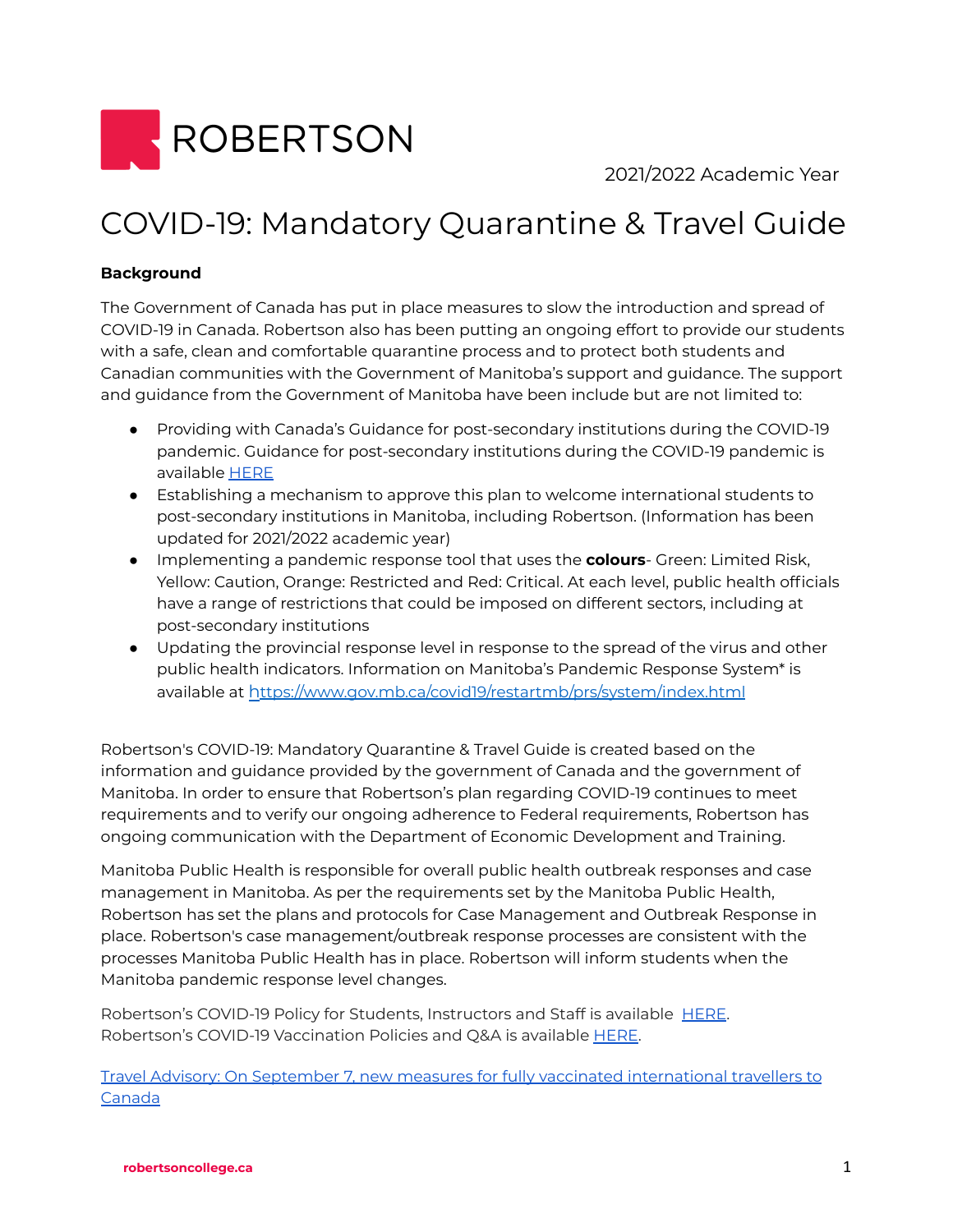# COVID-19: Information for Students

# 14-day Mandatory Quarantine

An international student must have a 14-day quarantine plan in case it is determined at the border that they do not meet all of the conditions required to be exempt from quarantine. This is still the case even if they believe they meet the criteria for being considered a fully vaccinated traveller. Students should be in contact with their designated learning institution for assistance in developing quarantine plans in advance of their arrival to Canada. Information about the quarantine plan must be submitted in ArriveCAN prior to travel to Canada. If you do not have a plan, you should not travel to Canada as you may not be allowed to enter the country. A border services officer will determine if you can enter the country.

To be able to enter Canada as a student, you need to:

- 1. have a valid study permit or letter of introduction that shows you have been approved for a study permit, and
- 2. be attending a designated learning institution with a COVID-19 readiness plan approved by its province or territory

If you received a Letter of Acceptance from Robertson, but your study permit/student visa application is still in processing, you may choose to start your program virtually from where you are located, until the end of December 2021.

If you have recently arrived in Canada, the Government of Canada officials may call you and your co-arriving family members to monitor compliance with your mandatory quarantine. We ask that you please answer calls from 1-888-336-7735.

If you develop cold or flu-like symptoms during the quarantine, contact Health Links-Info (MB) at (204)788-8200 or 1-888-315-9257 (toll-free).

# **Know Your Last Day of Quarantine**

- $\bullet$  The date you began quarantine  $+$  14 days = end of the quarantine
	- o For example, if you began your quarantine on September 1st, September 1st + 14 days = ends on September 15<sup>th</sup>
	- o If you began your quarantine on the first Wednesday of September, your quarantine ends 2 weeks later, on the third Wednesday of September
- If you did not have symptoms when you got tested, but then develop symptoms during your 14-day quarantine period, you must restart 14 days from the first day that you have symptoms
- If you develop symptoms while quarantining, a test is required. If the COVID-19 test results are negative, your quarantine will be extended for another 14 days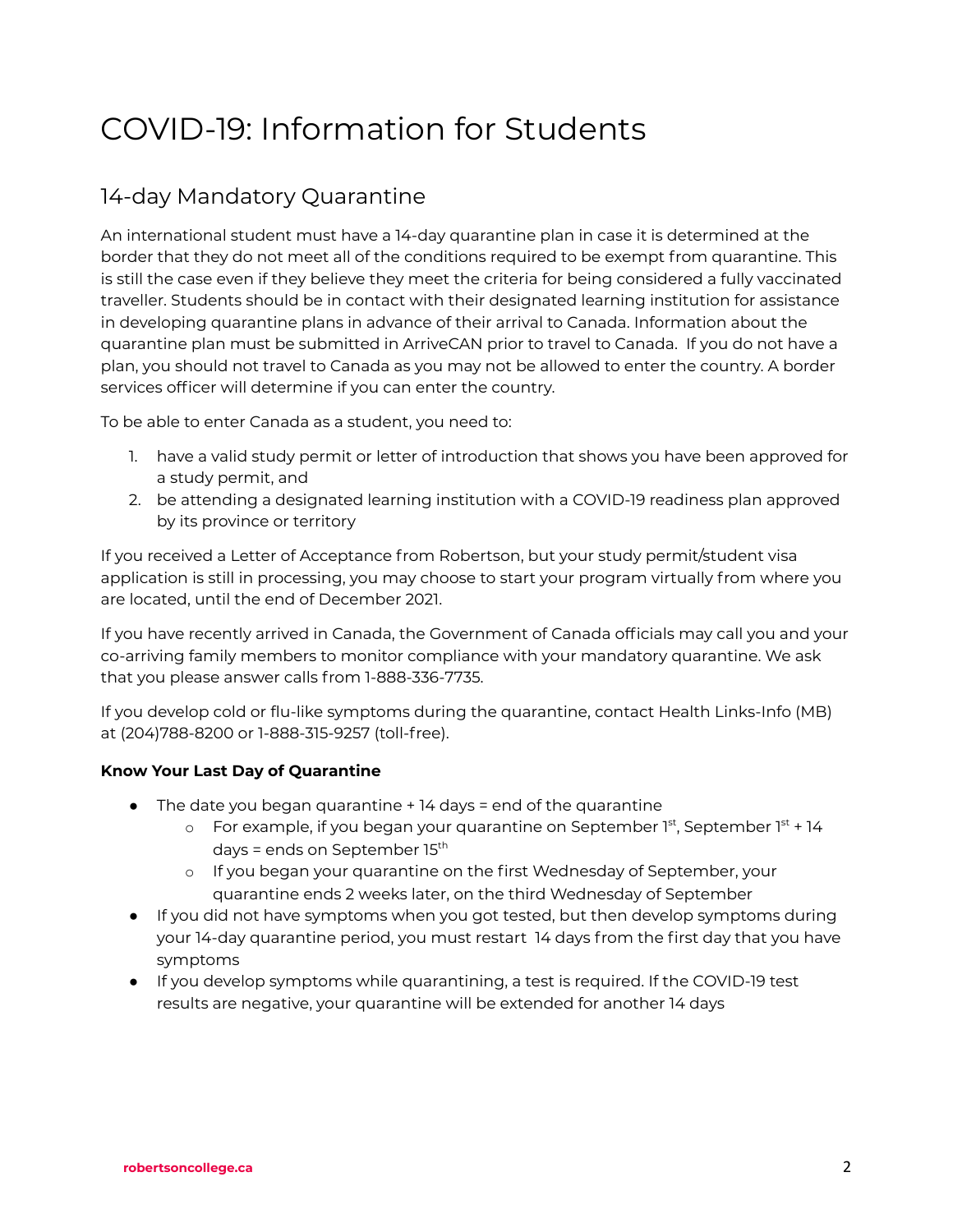# Travel Guide for Students

This travel guide is made to provide the necessary information for your safe travel before your arrival. Thus, you must read and understand the entire information package and follow what this information package instructs and indicates.

# Before your travel

# **Make Sure You Are Eligible To Travel To Canada**

To be able to enter Canada as a student, you need to

- have a valid study permit or letter of introduction that shows you have been approved for a study permit.
- be attending a designated learning institution with a COVID-19 readiness plan approved by its province or territory.
- have a 14-day quarantine plan in case it is determined at the border that they do not meet all of the conditions required to be exempt from quarantine. This is still the case even if they believe they meet the criteria for being considered a fully vaccinated traveller.
- be in contact with their designated learning institution for assistance in developing quarantine plans in advance of their arrival to Canada.
- submit the quarantine plan in **[ArriveCAN](https://www.canada.ca/en/public-health/services/diseases/coronavirus-disease-covid-19/arrivecan.html)** prior to travel to Canada.
- provide proof of vaccination in English or French (or a certified translation of their document).
- still meet the pre-entry and on-arrival testing requirements, including being tested within 72 hours pre-departure. They must also be asymptomatic, submit all required COVID-19 information electronically into [ArriveCAN](https://www.canada.ca/en/public-health/services/diseases/coronavirus-disease-covid-19/arrivecan.html) prior to travel to Canada, have a paper or digital copy of their proof of vaccination, and have a suitable quarantine plan.

For more information, please visit:

Current travel restrictions and [exemptions](https://travel.gc.ca/travel-covid%20and%20https://travel.gc.ca/travel-covid/travel-restrictions/covid-vaccinated-travellers-entering-canada)

Necessary [documents](https://www.canada.ca/en/immigration-refugees-citizenship/services/study-canada/study-permit/prepare-arrival.html)

Government of Canada mandatory 14-day quarantine [requirements](https://travel.gc.ca/travel-covid/travel-restrictions/isolation)

COVID-19 vaccines and [immunization](https://www.gov.mb.ca/covid19/vaccine/index.html)

[COVID-19](https://manitoba.ca/asset_library/en/covid/covid19_consent_form.pdf) Vaccine Consent Form

Information on Province of Manitoba [immunization](https://gov.mb.ca/covid19/vaccine/immunization-record.html) cards and immunization records

Quarantine and Isolation for [International](https://www.gov.mb.ca/covid19/fundamentals/self-isolation.html) Students- FAQ

All information provided to students and the accompanying family members is referencing current federal and provincial public health orders and may be updated without notifications.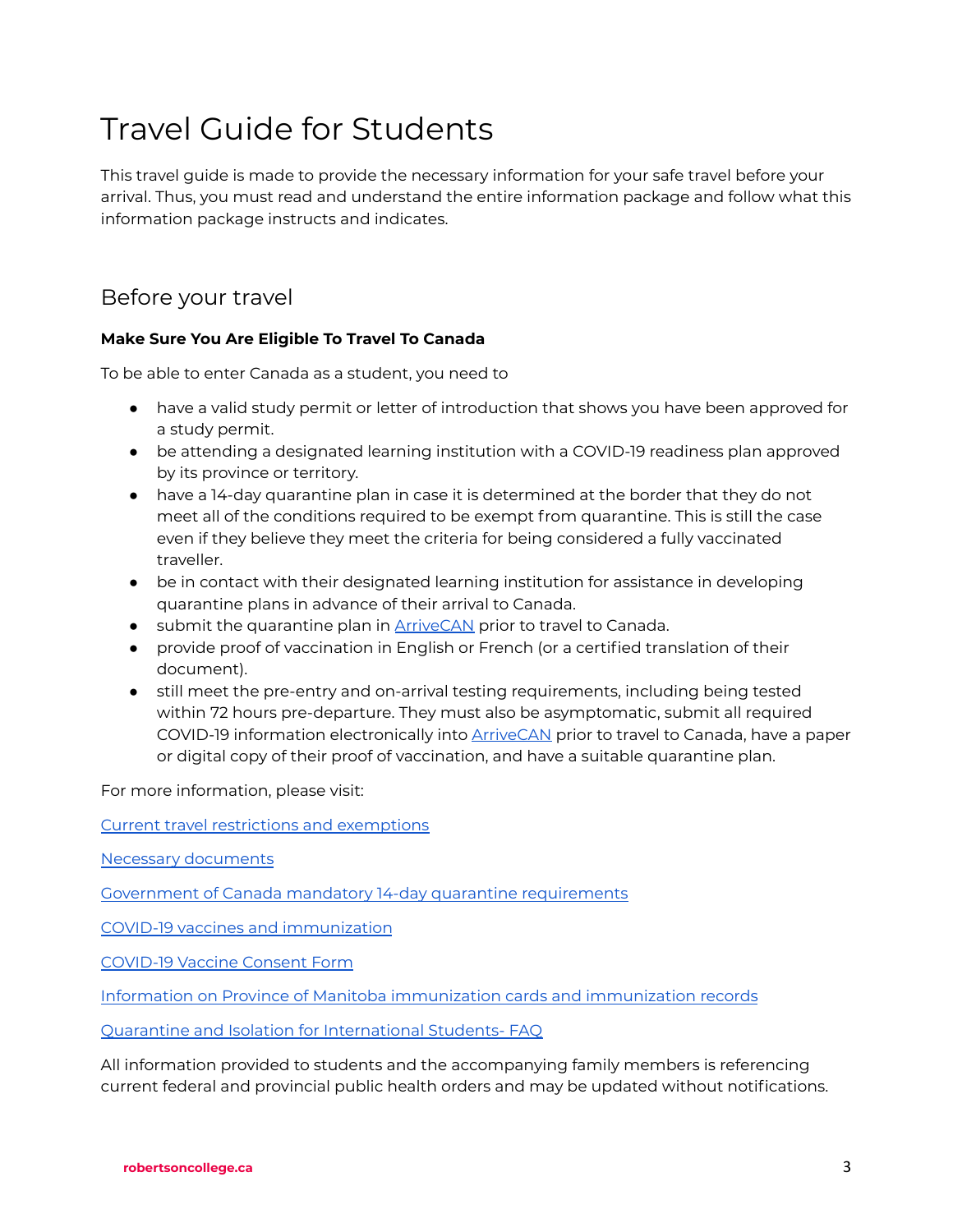### **Book Your 14-Day Self-Quarantine Location**

The federal government advised that institutions need to continue to ensure students can meet their obligations under the Quarantine Act and to continue to communicate with students as required.

- **ALL** students and co-arriving immediate family members (vaccinated and non-vaccinated) must have 14-day quarantine plans made in collaboration with Robertson College in advance of their arrival to Canada.
- **CAUTION:** Students must be aware of and disregard all messaging on social media platforms saying that they should cancel their quarantine bookings because it is possible to quarantine for free at designated quarantine facilities. This information is false and misleading.
- On arrival in Canada, international students and co-arriving immediate family members are required to provide, on request, evidence of COVID-19 vaccination and the original version of that evidence to any official of the Government of Canada, including a public health official, or of the government of a province or to the local public health authority of the place where the traveller is located. This is how local public health authorities will verify the vaccination status of international students and their co-arriving immediate family members.
- On arrival in Canada, international students and co-arriving immediate family members who meet the requirements to be exempt from the mandatory 14-day quarantine period will receive a turquoise handout. The handout is not personalized. It is the student's responsibility to meet the requirements of the federal public health and quarantine requirements outlined in the handout.
	- All arriving international students and co-arriving immediate family members must be prepared to quarantine, even if they believe they will be exempt from the requirement.
	- Even if they are vaccinated, Government of Canada officials may not provide a turquoise handout (an exemption) if they believe the individual needs to quarantine. Reasons a Government of Canada official may deny a vaccinated individual an exemption may include, but are not limited to, their assessment that the individual:
		- Did not receive last vaccine dose at least 14-days prior to entering Canada
		- Does not present the required documents (including properly translated foreign credentials)
		- Does not meet all of the criteria for an exemption
		- Has tested positive for COVID-19 at the border
	- International students must consult with Robertson to ensure they understand and meet the criteria for quarantine exemption.
- On arrival in Manitoba, international students and co-arriving immediate family members are obligated to isolate if symptomatic or when they have a positive COVID-19 test result on Day 1 or 8.
- Students who test positive while in quarantine must remain in isolation for 14 days from the date the sample was taken and which has been validated by the test provider at their DLI's prescribed Suitable Place of Isolation. Institutions with pre-approved quarantine facilities are responsible for ensuring that students have transportation from the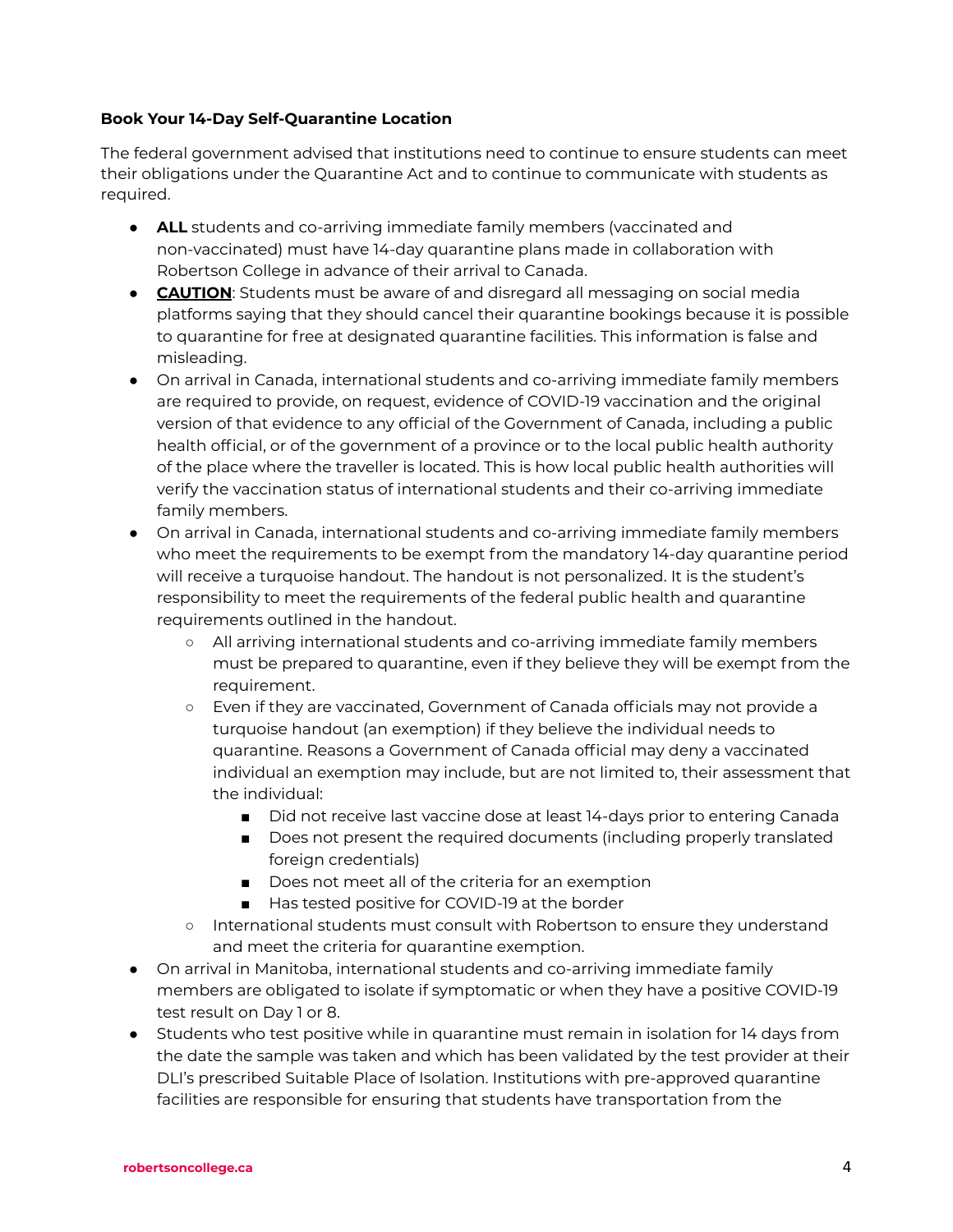Government Authorized Accommodation, and are able to remain at the facility until the end of their isolation period.

● All international students and co-arriving immediate family members are expected to have the financial means to support themselves for the full 14-day quarantine period, including the 3-night stay at Government Authorized Accommodations, and any extended period of isolation should they test positive for COVID-19.

There are hotels, homestays and short-term accommodation providers that offer student self-quarantine rates, and meal plans. You may book a hotel, Airbnb, or private housing that meets the requirements indicated above.

However, please make sure to contact the host/provider if they:

- Provide shuttle service or airport pick-up service upon arrival
- Provide meal services and, if so, how often and at what cost
- Provide bedsheets, towels, and other supplies

If you are unable to arrange the self-quarantine, please contact [international.admissions@robertsoncollege.ca](mailto:international.admissions@robertsoncollege.ca) for the information that Robertson has regarding hotels near the Winnipeg International Airport and homestays that will accommodate international students for self-quarantining in the city.

### **Plan Your Transportation From The Airport**

On arrival in Canada, international students and co-arriving family members who meet the requirements to be exempt from the mandatory 14-day quarantine period may use public transportation following the guidelines of local public health orders.

Please refer to the Transportation Advice from the Government of Manitoba<https://www.gov.mb.ca/covid19/restoring/transportation.html>

#### **Download ArriveCan Mobile App**

Information needs to be filled out up to 48 hours before arriving in Canada. Each person has to download the app and fill out the information on their own.

Please refer to the [Government](https://www.canada.ca/en/public-health/services/diseases/2019-novel-coronavirus-infection/latest-travel-health-advice.html#ua) of Canada website for more information

Use this mobile app to speed up your arrival process in Canada and spend less time with border and public health officers. Submit your information easily and securely via the app **within a 48 hours** window before arriving in Canada. The app helps you to:

- Provide mandatory information that is required for entry into Canada
- Avoid lineups and reduce points of contact at the border
- Provide updates on your quarantine compliance and the development of any symptoms during the 14 days after arriving in Canada

Continue to use ArriveCAN for screening symptoms and daily tracking during the 14-day-quarantine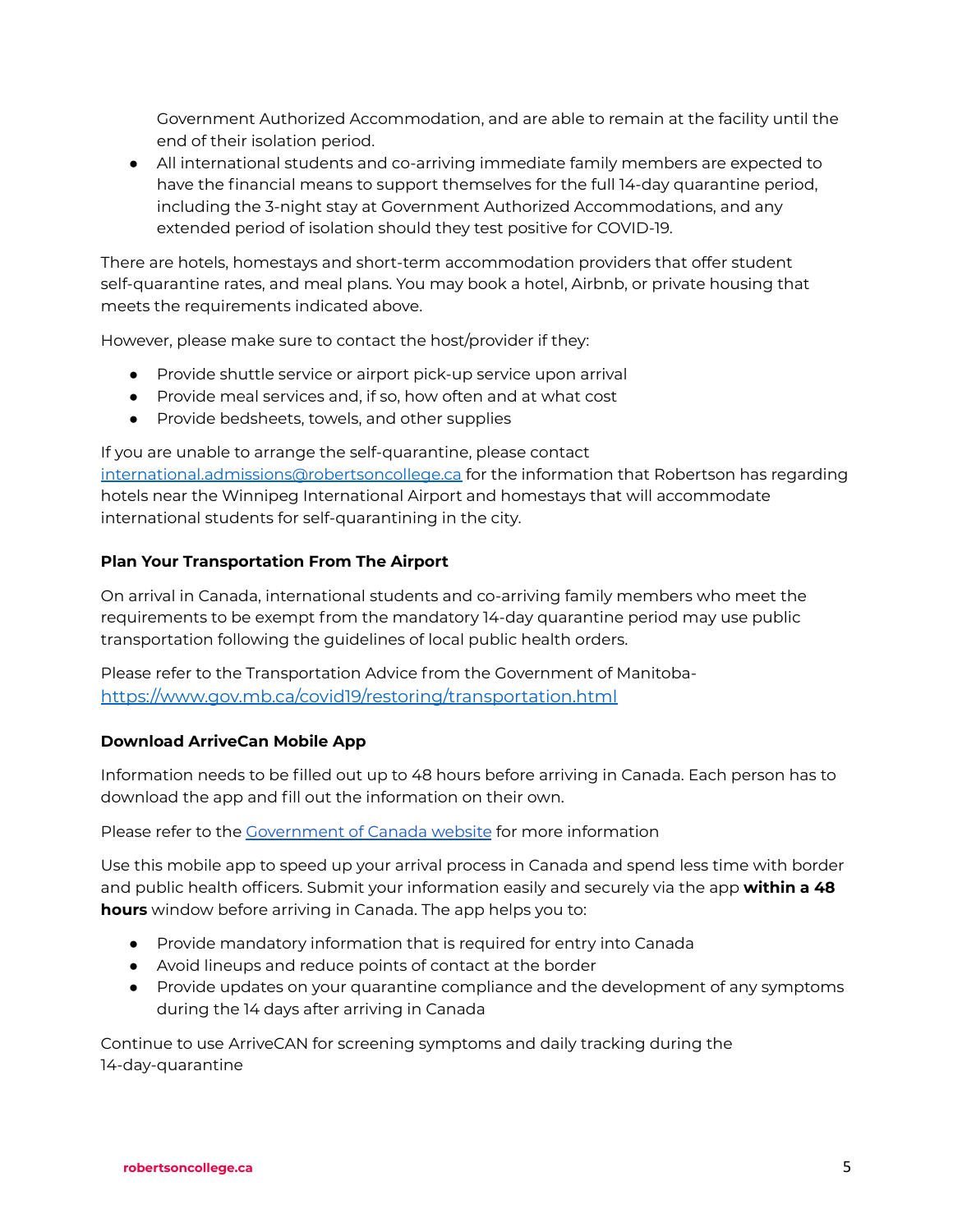#### **Health Insurance**

Your GuardMe health insurance will be validated on the date of your arrival. Guard.me International Insurance confirms that their student insurance policy provides full coverage against medically necessary treatment caused by COVID-19, including during the period of quarantine. Please refer to Guard Me [Insurance](https://www.robertsoncollege.com/site-content/uploads/2020/09/guard.me-More-Enhanced-Summary-English.pdf) Coverage Summary and Guard Me: [COVID-19](https://www.robertsoncollege.com/site-content/uploads/2020/09/GuardMe-COVID19-FAQs-For-Students.pdf) [FAQ](https://www.robertsoncollege.com/site-content/uploads/2020/09/GuardMe-COVID19-FAQs-For-Students.pdf).

You must confirm your arrival date with Robertson's International Team at least a week before your departure. Your co-arriving immediate family members must also have proper medical insurance that includes coverage against COVID-19.

Please contact [helen.lee@robertsoncollege.ca](mailto:helen.lee@robertsoncollege.ca) if you would like to add your family members to your health insurance as dependants.

# After Your Arrival – Vaccinations

### **Monitor Your Health**

Manitobans and visiting students and their co-arriving immediate family members are required to follow the public health orders. If a quarantine is required, you and your co-arriving family members need to monitor your health for 14 days. [Click](https://www.canada.ca/content/dam/phac-aspc/documents/services/publications/diseases-conditions/coronavirus/covid-19-travellers-without-symptoms-returning-canada/covid-19-travellers-without-symptoms-returning-canada-eng.pdf) here for detailed information.

### **Vaccinations**

The Manitoba government will administer the vaccine to non-Manitoba residents who have been isolating in Manitoba for at least 14-days, and who will remain in Manitoba for a further 16-days minimum, resulting in a total stay of no less than 30-days. Non-residents must meet the minimum age requirement for each vaccine as listed in the eligibility criteria found here: <https://www.gov.mb.ca/covid19/vaccine/eligibility-criteria.html>.

- Temporary residents, including international students and their co-arriving immediate family members, must provide proof of date of entry to Manitoba, as well as documentation to support the reason and anticipated length of their stay (e.g., student visa, work visa, immigration documents).
- International students and their co-arriving immediate family members:
	- do not require a Manitoba health card to be vaccinated. All Manitoba supersites are open and offering walk-in and appointment-based vaccinations, with adjusted clinic hours. For hours and days of operation, visit **HERE**. International students and their co-arriving immediate family members may walk-in at these locations for vaccination, provided that they are eligible and bring all required documentation.

Please note that appointments cannot be made online without a health card. International students who wish to book an appointment in advance are to telephone 1-844-626-8222 to do so. Individuals should call for an appointment as soon as possible upon arrival in Manitoba. They must indicate on the call that they are an international student or, if they are a co-arriving immediate family member, they should indicate they are newly arrived to Canada.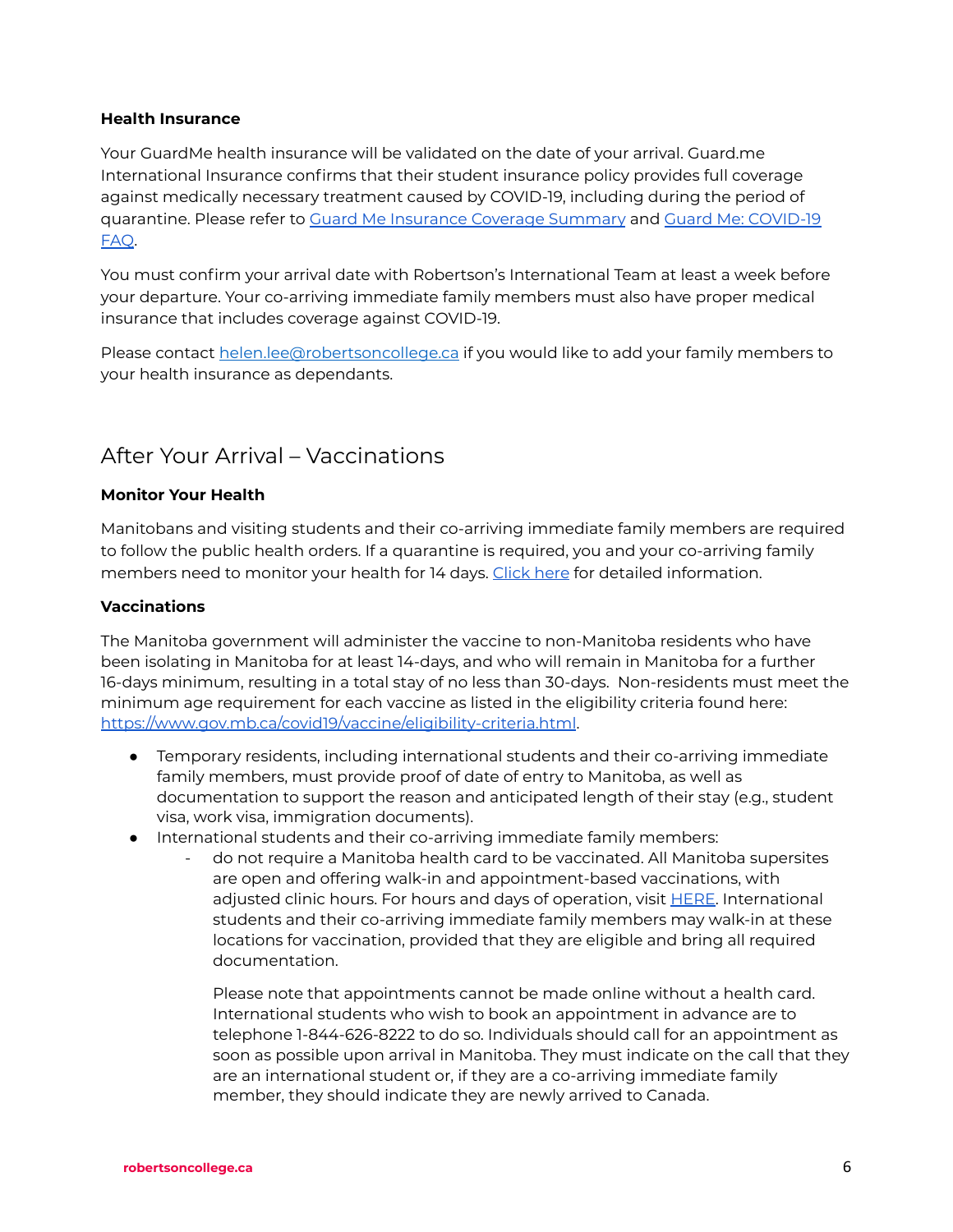- must complete the required consent form prior to their appointment, and bring it with them. Please note that certain areas of the form will not apply to non-residents, and should be left blank. The consent form is available at: [COVID-19](https://manitoba.ca/asset_library/en/covid/covid19_consent_form.pdf) Vaccine Consent Form [\(manitoba.ca\)](https://manitoba.ca/asset_library/en/covid/covid19_consent_form.pdf).
- Immunization staff will collect alternate information as required, during the appointment.
- must present a valid Passport ID when attending their vaccination appointment.
- are eligible to receive a second dose in Manitoba if their first dose was in their home country. Upon arrival, they should contact a local public health office to have their first dose recorded. Healthcare professionals will advise them as to their vaccination schedule in Manitoba. Students will require a proof of vaccination document from their public health office or equivalent in their home country. Note: If their first dose was a vaccine not approved in Canada, healthcare professionals will also advise them as to their vaccination schedule in Manitoba. For a list of public health offices visit [HERE.](https://www.gov.mb.ca/health/publichealth/offices)
- More information on vaccines is available at https://www.protectmb.ca.

### **Immunization Cards and Records**

At this time, an immunization card is only available for people with a Manitoba health card. However, individuals who have received vaccination in Manitoba can contact local public health offices to receive an official immunization record.

Current information on [immunization](https://www.gov.mb.ca/covid19/vaccine/immunization-record.html) cards and immunization records

List of local public health [offices](https://www.gov.mb.ca/health/publichealth/offices.html)

#### **COVID-19 Testing**

It is important to go for testing as soon as a person starts to feel unwell, even if only mildly ill. Identifying and isolating positive cases, as well as identifying and isolating any close contacts as quickly as possible is important for reducing the transmission of COVID-19 in communities.

For information on symptoms, testing, location of testing sites, and accessing results, visit: https://www.gov.mb.ca/covid19/

If you have questions or concerns related to COVID-19, please visit

https://www.gov.mb.ca/covid19/ or call Health Links–Info Santé in Winnipeg at 204-788-8200; toll free elsewhere in Manitoba 1-888-315-9257.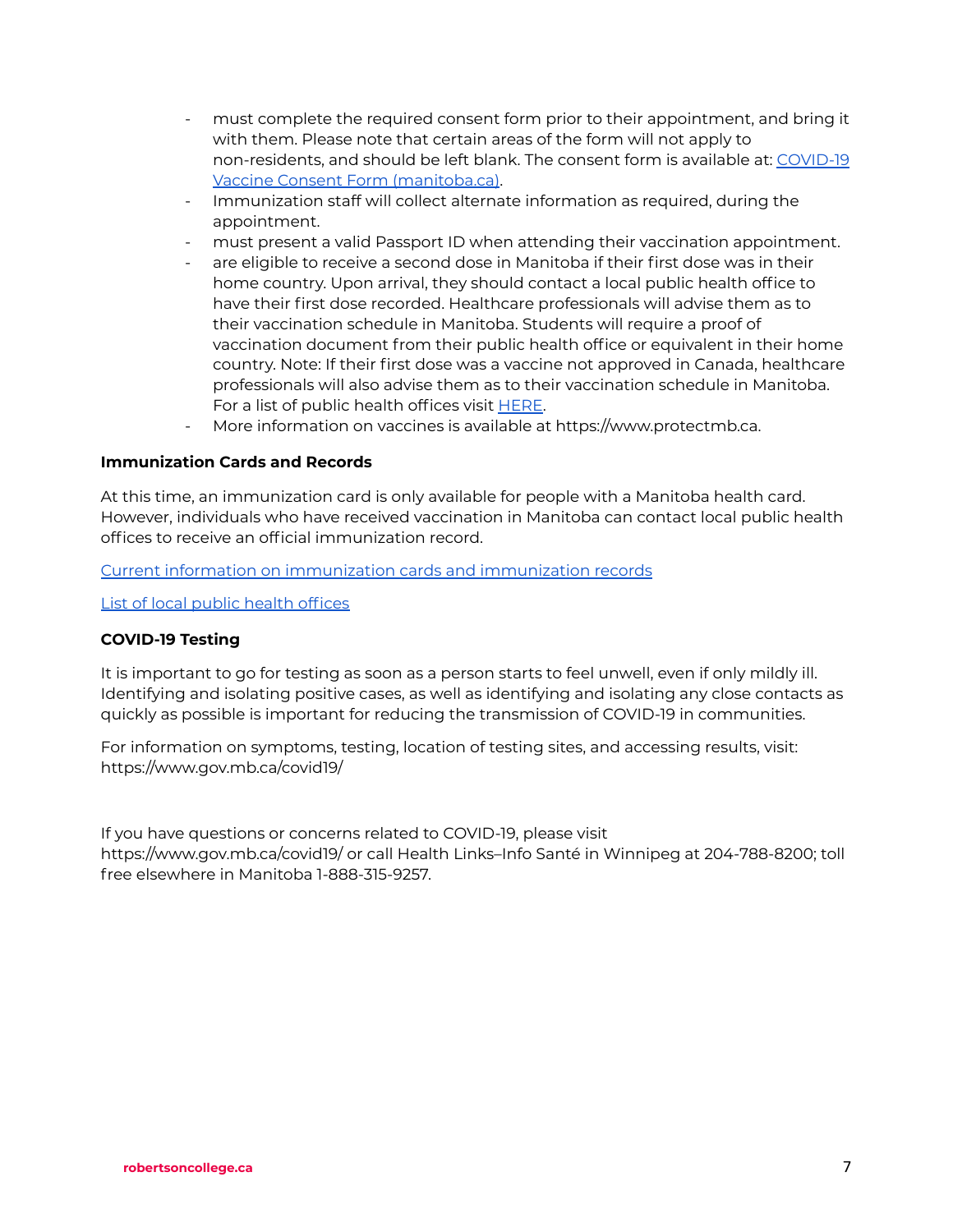# After Your Arrival – Safe Quarantine

# **Quarantine Without Delay and Ensure:**

- You and your co-arriving family members must quarantine without delay
- You have a suitable place of isolation that has the necessities of life
- Go directly to the place where you will quarantine without delay, and stay there for 14 days from the date you arrive in Canada
- You must wear a suitable non-medical mask or face covering while in transit
- Practise physical distancing at all times
- Do not take public transportation (such as municipal transit or taxis). Use private transportation only, such as your private vehicle
- Avoid contact with others while in transit
- Remain in the vehicle
- Do not stay at a hotel (unless it offers self-quarantine accommodations)
- If you need gas, pay at the pump
- If you need food, use a drive-through
- If you need to use a rest area, put on your mask and be mindful of physical distancing and good hygiene practices

# **During The 14-Day Self-Quarantine**

To help reduce the spread of COVID-19:

- Check-in within 48 hours of arrival through the **ArriveCAN** app or call **1-833-641-0343**
- Report your symptoms through the **ArriveCAN** app and Manitoba Screening Tool every day until the end of your 14-day quarantine
- Manitoba Screening Tool is available [HERE,](https://sharedhealthmb.ca/covid19/screening-tool/) or in Interactive Voice Response (IVR) format at 1-877-308-9038

To support your physical and mental well-being, Robertson International staff will check in with you at least once a day via Zoom meeting or a phone call. Helen Lee (204 - 557 – 2834) or Joe Liu (204 - 955 – 6697) will be in touch with you every day.

- The first phone call is scheduled at 10 AM every day. If discussed, this can be done via a Zoom meeting
- If you were not able to answer the phone call/Zoom meeting, you are expected to contact Robertson via email/text/phone call
- If unable to reach you, Robertson staff will continue to try to reach you by phone every 3 hours until you answer
- If you do not answer the phone calls, and we do not hear from you for more than 9 hours, it will be reported to local police to make sure that you are safe

# **Recommended during quarantine:**

- Wash your hands often with soap and warm water or use an alcohol-based hand sanitizer containing at least 60% alcohol
- Open windows as weather permits and when possible to facilitate ventilation
- Avoid touching your face
- Cover your mouth and nose with your arm when you cough or sneeze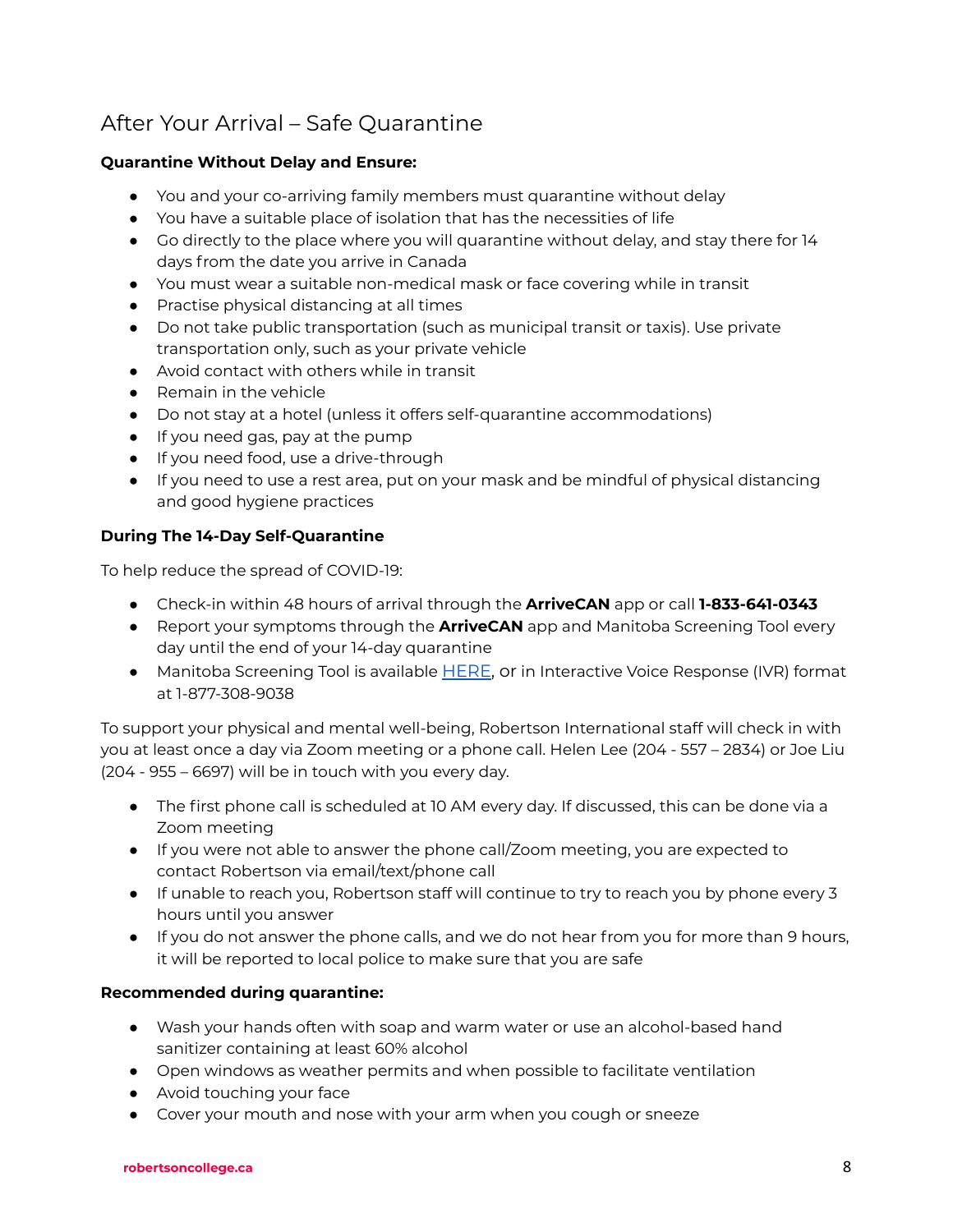- Stay connected to your family, friends, and Robertson's staff via text, phone call, email, FaceTime, etc
- You will be called from 1-888-336-7735 to verify your compliance during your 14-day quarantine
- Robertson's International Team staff will check in daily with you to ensure you are physically and mentally healthy

| What You Can Do                                                                                                                                                                                                                                                                                                                                                    | What You Can't Do                                                                                                                                                                        |
|--------------------------------------------------------------------------------------------------------------------------------------------------------------------------------------------------------------------------------------------------------------------------------------------------------------------------------------------------------------------|------------------------------------------------------------------------------------------------------------------------------------------------------------------------------------------|
| You may use shared spaces or private<br>outdoor spaces in your place of quarantine<br>provided you:<br>Avoid contact with others who did<br>not travel with you;<br>Disinfect spaces after use;<br>$\bullet$<br>Wear a non-medical mask or face covering if<br>a distance of 2 metres from others residing<br>in your place of quarantine cannot be<br>maintained. | You may not leave your place of quarantine<br>unless it is to seek medical assistance.<br>You may not have any guests even if you are<br>outside and stay two metres apart from<br>them. |

Robertson will inform students of any changes to the public health orders, but students are also encouraged to visit <https://www.gov.mb.ca/covid19/prs/orders/> to know any changes in the current public health orders.

# **If becoming symptomatic**

If you or your co-arriving family members become symptomatic while quarantining, you should seek medical advice and information about COVID-19 testing. Complete the [Self-Screening](https://sharedhealthmb.ca/covid19/screening-tool/) Tool from Shared Health and/or call Health Links-Info Santé in Winnipeg at 204-788-8667. Based on the test results, local public health officials will advise the individual what actions should be taken.

If individuals are experiencing severe symptoms or difficulty breathing, call 911 immediately.

#### **If you are close contacts or tested positive for COVID-19**

- Be prepared to provide information to Health Links or healthcare professionals on whether they have been vaccinated or have had COVID-19.
- All Robertson's students, staff and visitors are strongly encouraged to take the online screening each day prior to attending the campus. Please ensure to use the most recent version of the Shared Health online [screening](https://sharedhealthmb.ca/covid19/screening-tool/) tool[https://sharedhealthmb.ca/covid19/screening-tool/.](https://sharedhealthmb.ca/covid19/screening-tool/)
- Please refer to the information on [Self-Isolation](https://www.gov.mb.ca/covid19/fundamentals/self-isolation.html) (Quarantine) and Isolation.

#### **GuardMe Health Insurance**

- GuardMe Website https://www.quard.me/
- Phone number 1-877-873-8447 (toll-free)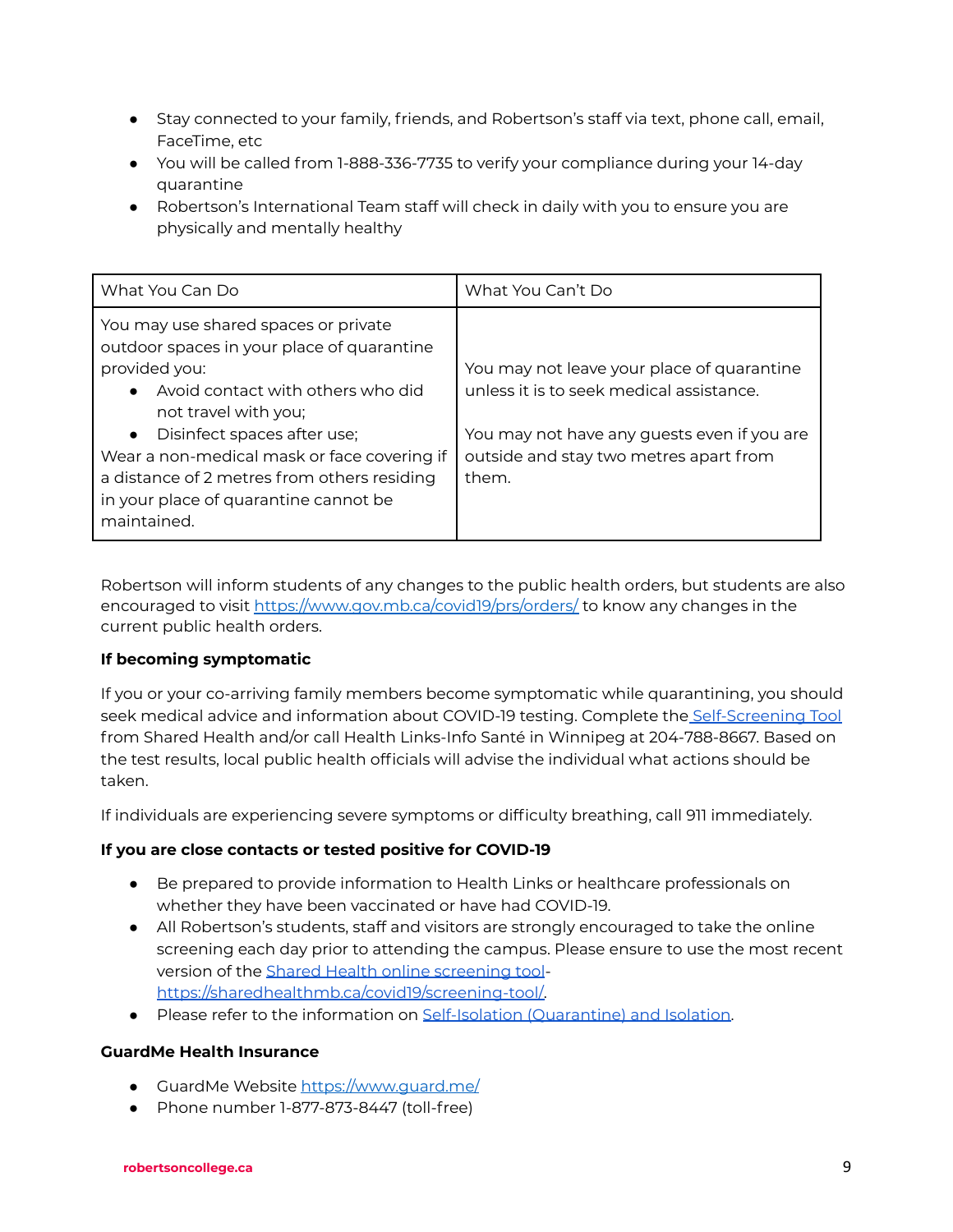● Guard.me mobile doctor <https://www.guard.me/mobiledoctor.php> (This provides access to doctors, Canada wide, on your phone, tablet or computer anytime, anywhere, and help prevent the need to go to a walk-in clinic or Emergency Room)

Please refer to the GuardMe health insurance Details of [Coverage](https://www.robertsoncollege.com/site-content/uploads/2020/09/guard.me-More-Enhanced-Summary-English.pdf) and FAQ for [COVID-19](https://www.robertsoncollege.com/site-content/uploads/2020/09/GuardMe-COVID19-FAQs-For-Students.pdf) here.

## **Mental Well-being**

Keep.me SAFE and Guard.meCARES are available for all Robertson students.

- Keep.meSAFE mobile app <https://www.guard.me/keepmesafe.php> (This provides 24/7 access to mental health support)
- Guard.meCARES mobile app <https://www.guard.me/mobileAPP.php> (This helps International students manage a significant amount of culture shock this issue by streamlining the onboarding experience of international students)

### **Groceries & Food Delivery-**

If you need to order food or have groceries delivered, some of the available options are as follows:

- Instacart (Same-day grocery delivery) Instacart [\(Same-day](https://www.instacart.ca/grocery-delivery/mb/near-me-in-winnipeg-mb) grocery delivery)
- Skipthedishes (Food delivery) <https://www.skipthedishes.com/winnipeg/cuisines>,
- Doordash (Food delivery) [www.doordash.com](http://www.doordash.com)
- Ubereats (Food delivery) <https://www.ubereats.com/ca/location/winnipeg>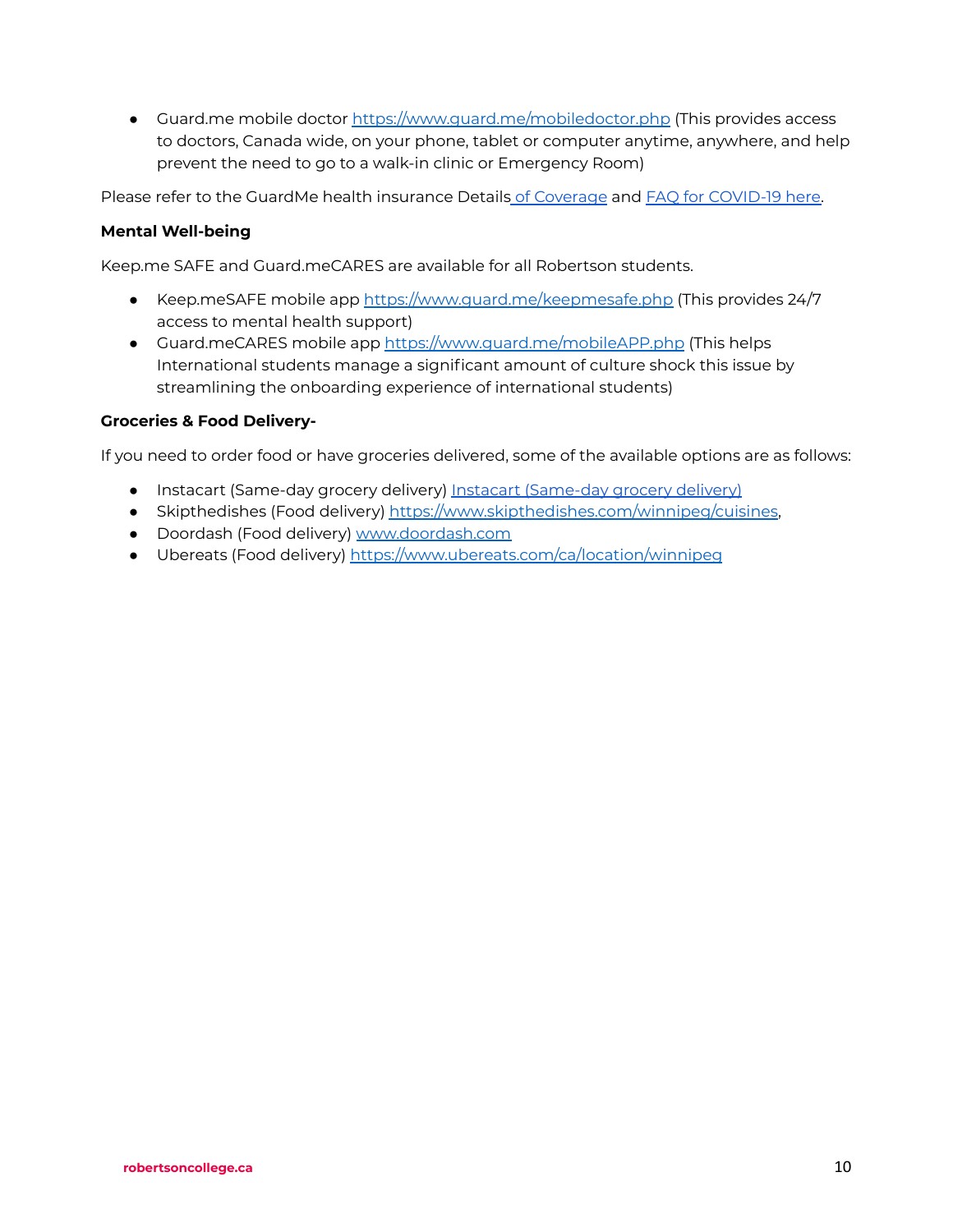# After 14-day-quarantine

Make sure you self-monitor your physical and mental health on-going. GuardMe health insurance and Keep.me SAFE is available at any time you need. Also, Robertson staff are available for ongoing support. If you would like advice or would like to discuss your physical or mental health with a Robertson team member please feel free to reach out to Helen Lee (204 - 557 – 2834) and Joe Liu (204 - 955 – 6697) or when immediate assistance is required

Robertson's COVID-19 Policy, including protocols and guidelines for the safe campus, what to do if you feel sick at home, and communication protocol, is available **HERE**.

# Helpful Information

For travellers without symptoms of COVID-19 entering Canada: [Click](https://www.canada.ca/en/public-health/services/publications/diseases-conditions/2019-novel-coronavirus-information-sheet.html) Here

For travellers with symptoms of COVID-19 entering Canada: Click [Here](https://www.canada.ca/en/public-health/services/publications/diseases-conditions/travellers-with-symptoms-return-canada.html)

Locations where you may have been exposed to COVID-19: Click [Here](https://www.canada.ca/en/public-health/services/diseases/2019-novel-coronavirus-infection/latest-travel-health-advice/exposure-flights-cruise-ships-mass-gatherings.html)

#### Resources from the Government of Manitoba

- [Community](https://manitoba.ca/covid19/updates/testing.html) Screening (COVID Testing) Locations in Winnipeg
- Flights and Events with [Confirmed](https://manitoba.ca/covid19/updates/testing.html) Cases
- Prepare and Prevent Covid19, including Social Distancing [Information](https://manitoba.ca/covid19/updates/prepareandprevent.html#faq)

Government of Canada's Information regarding Coronavirus disease (COVID-19): [Click](https://www.canada.ca/en/public-health/services/diseases/coronavirus-disease-covid-19.html) Here

For urgent issues, contact Robertson's International Team

Helen Lee – helen.lee@robertsoncollege.ca / cell. (204) 557 - 2834 Joe Liu – joe.liu@robertsoncollege.ca / cell. (204) 955 - 6697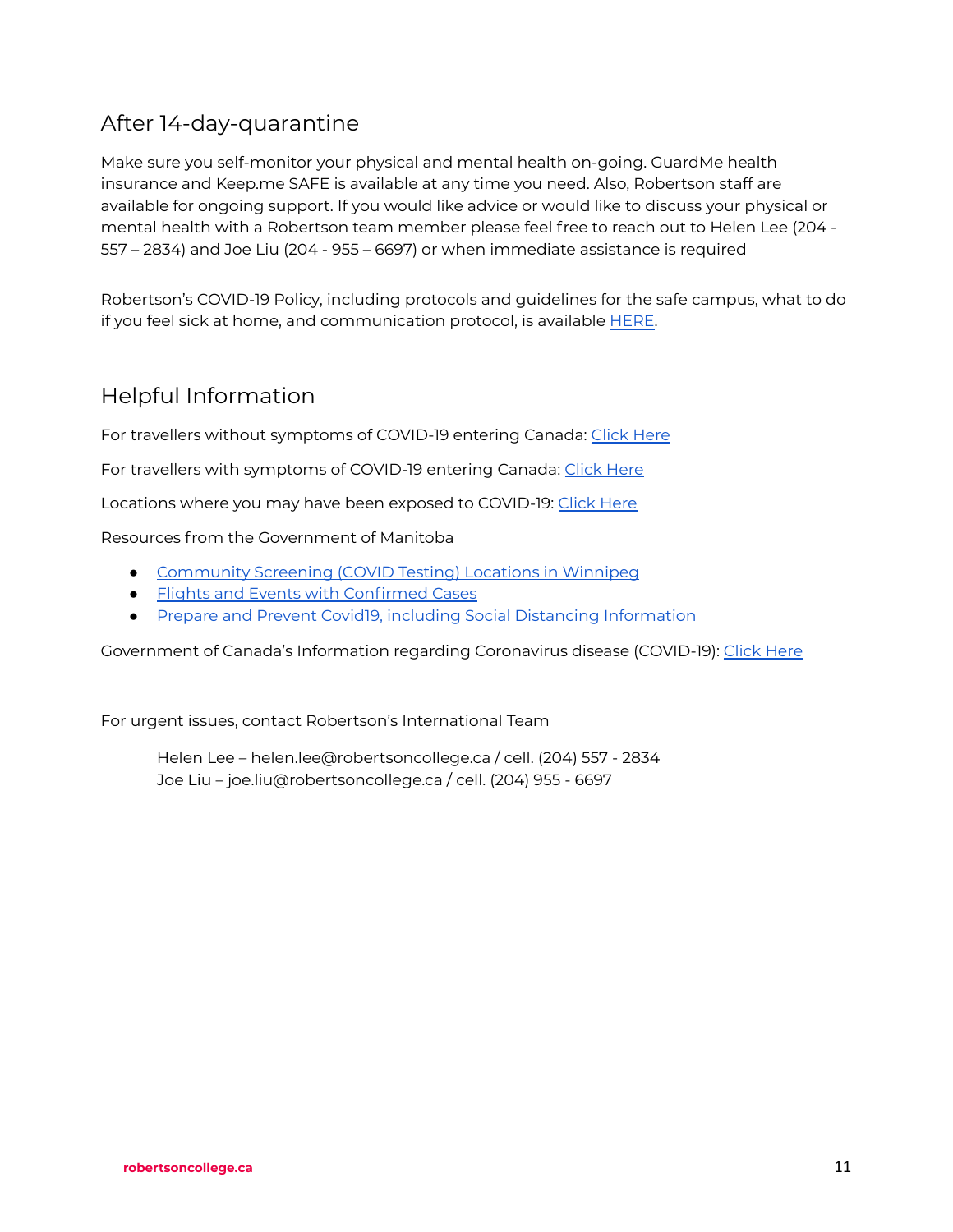# COVID-19 Policy and Protocol for Quarantine and Students' Safety

## **Purpose**

At Robertson, the health and safety of our students, instructors, and staff is our top priority. We want to ensure we are all working together to take effective action to limit the potential spread of COVID-19 when returning to campus. This policy outlines Robertson's campus reopening plan and describes the guidelines and protocols involved in safely returning to campus; it is intended for all Robertson students, instructors and staff.

### **Student Support Plan**

To support students' physical and mental well-being, Robertson International staff will check in with them at least once a day via a Zoom meeting or a phone call. Helen Lee (204 - 557 – 2834) or Joe Liu (204 - 955 – 6697) will be in touch with you every day.

The phone call/Zoom meeting is a casual conversation, including but not limited to:

- How the student is doing in general
- How the student is coping with quarantine requirements
- If the student and the immediate family member quarantining with the student is experiencing any COVID-19 symptoms
- Reminding to take the self-assessment using the Manitoba self-screening tool and the ArriveCan application
- Information and/or advice on individual COVID-19 infection control practices (e.g. opening the windows for air circulation, washing hands frequently, eating healthy and monitoring physical symptoms and emotional/mental wellness)

The first phone call is scheduled at 10 AM every day. If discussed, this can be done via a Zoom meeting. If the phone call/Zoom meeting was not answered, the student is expected to contact Robertson either via an email, text message or a phone call

Next phone calls will be every 3 hours until it's answered if the student hasn't contacted Robertson. If the student does not answer the phone calls and has not contacted Robertson for more than 9 hours, it will be reported to local police to make sure that the student is safe.

#### **Case Management and Outbreak Response**

International students who are close contacts or have tested positive for COVID-19 should be prepared to provide information to Health Links or healthcare professionals on whether they have been vaccinated or have had COVID-19.

It is encouraged for ALL students, staff, and visitors to take the online screening each day prior to attending campus. To ensure the most recent version of the Shared Heath tool is being used, individuals should regularly access the Shared Health online screening tool.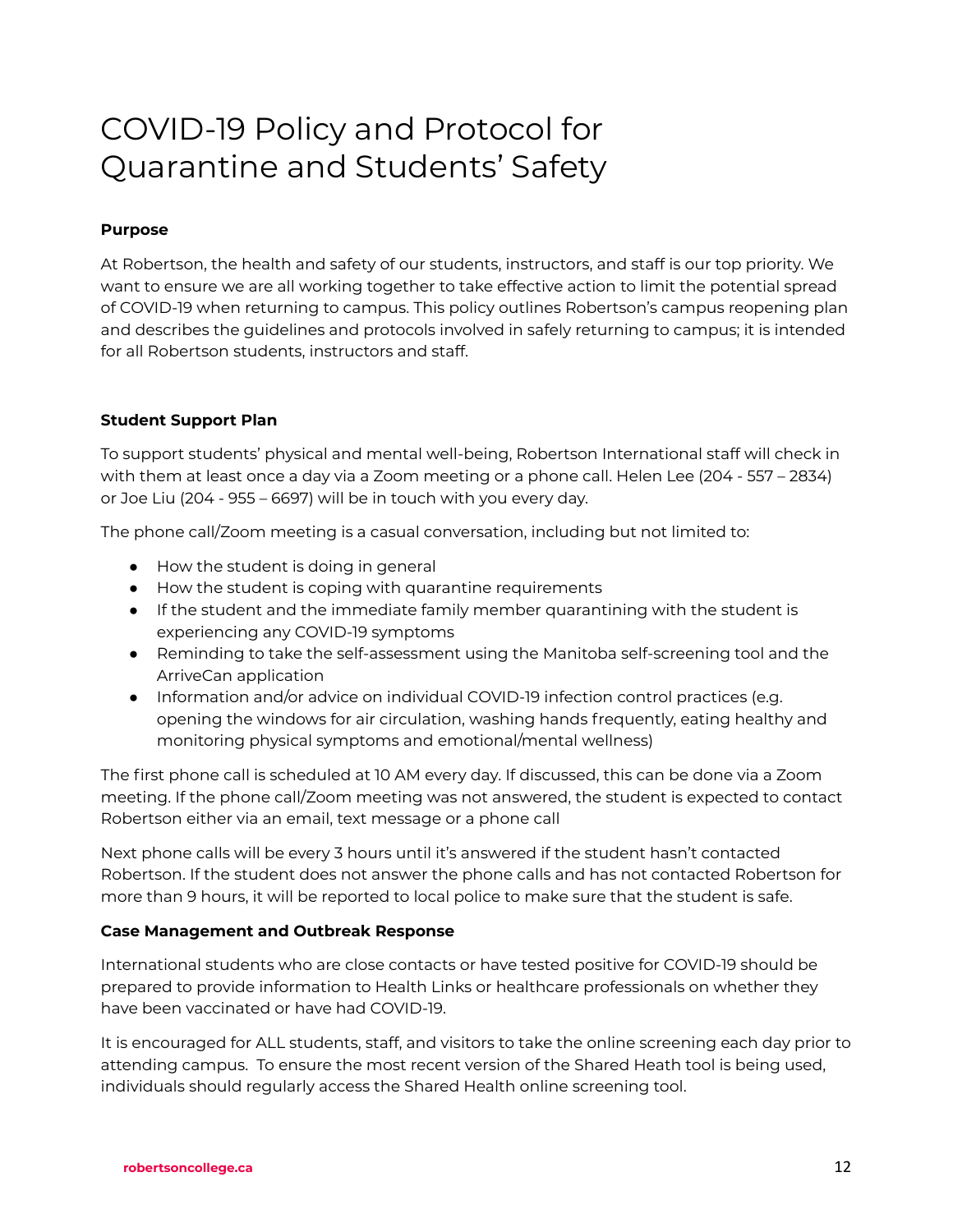Should Robertson College become aware of any breaches to quarantine steps will be taken to communicate with the individual concerning:

- Awareness and understanding of the terms of quarantine, as well as consequences for being in breach of it
- Barriers that may exist for the individual to remain in quarantine (e.g. inability to obtain needed groceries, medications or essential items for daily living); Robertson College staff will work with the individual to resolve barriers to the extent they are able.

If a student is believed to be non-compliant with quarantine requirements or any other requirement of the Emergency Orders, Robertson has been advised by the Government of Canada to contact the local police. In addition, Robertson may report incidences of non-compliance to the Public Health Agency of Canada's Compliance and Enforcement Team.

# **What to do if you feel sick at home**

If students, instructors or staff get sick with fever, have a cough or are experiencing trouble breathing they should:

- 1. Avoid contact with others; quarantine immediately.
- 2. Inform their instructor or director/manager immediately that they are experiencing symptoms if they are comfortable doing so.
- 3. Quarantine and seek medical advice and information about COVID-19 testing.
- 4. Continue to quarantine until required (as per the MB and AB self-isolation requirements stated above).
- 5. Inform their instructor/director/manager if their test results are positive if they choose to disclose.
- 6. Provincial Health authorities will follow up and notify individuals who may have been in close contact with the individual infected. Robertson will also communicate to those students, staff and instructors who may be impacted. Only pertinent information about the exposure will be shared to protect the privacy of the individual infected.

# **What to do if you feel sick while on campus**

If students, instructors and staff develop symptoms on campus they should:

- 1. Inform their instructor/director/manager immediately.
- 2. Ensure their face remains covered with a mask.
- 3. Quarantine themselves in a vacant space or as per the directive of their instructor/director/manager.
- 4. Arrange to go home immediately; call an emergency contact or a member of their household to arrange a ride; avoid public transportation (bus, taxi).
- 5. Maintain a two-metre distance from other students, instructors, and staff while exiting the building.
- 6. The student is advised to quarantine and seek medical advice and information about COVID-19 testing.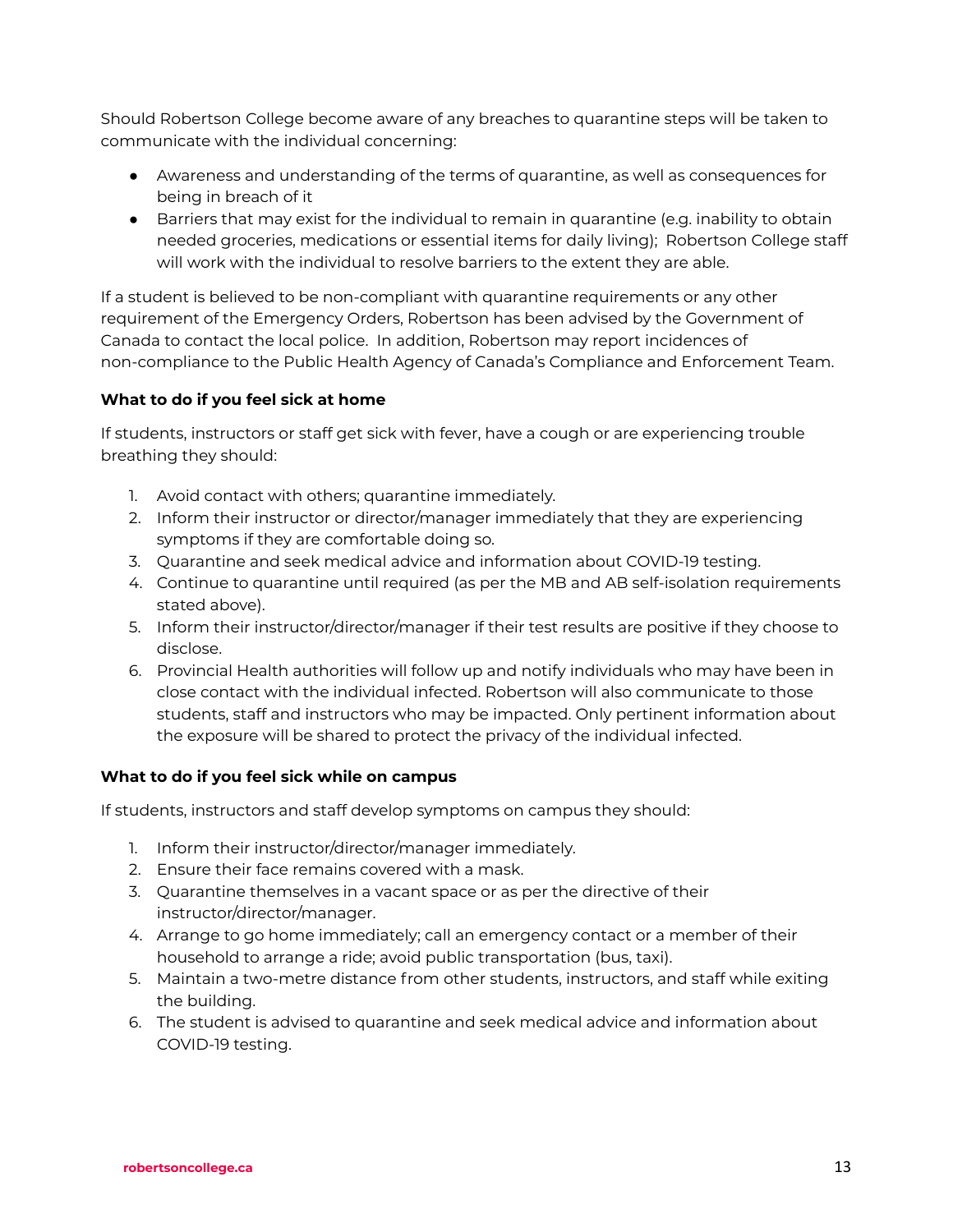# **Possibility of Positive Case on Campus - Communication Protocol**

The following process applies to a Robertson student, instructor or staff member who tests positive for COVID:

- When a positive case on campus is confirmed, local public health officials will lead the response.
- The local public health authority will advise the institution if a confirmed case of COVID-19 was present on campus during the person in question's infectious period, and assess the need for the institution or part of the institution to be closed for a period of time, and provide any other further direction.
- Local public health authorities will identify close contacts of a positive case and contact those individuals who may have been exposed.
- Health authorities will advise on whether to close off areas used by the infected person and will advise as to whether cleaning and disinfecting protocols must be enacted.
- Robertson will work with provincial health authorities, following their processes and protocols for tracking and informing specific individuals who may be at risk of infection. All individuals who were at risk of exposure will be required to self-isolate as per the provincial self-isolation requirements specified above.
- Students will continue to learn virtually until they have been notified by their instructor/director/manager that it is safe to return to campus.

### **Possibility of Close Contact - Communication Protocol**

Students, instructors, and staff are legally required to self-isolate for 14 days (as per MB and AB guidelines) and monitor for symptoms if they come in close contact with a person who has tested positive for COVID-19. Exposure may have resulted from providing care to another individual, living with or having close physical contact without appropriate use of personal protective equipment, coming into direct contact with infectious body fluids, or other (Province of Alberta, 2020).

The following process applies to a Robertson student, instructor, or staff member who has a member of their household tests positive or who has been in contact with someone who has recently tested positive:

- If a student discloses a possible exposure to an instructor, the instructor should inform their director immediately.
- If an instructor or staff member discloses a positive result to their director/manager, the director/manager must inform senior management immediately.
- When a positive case on campus is confirmed, local public health officials will lead the response.
- The local public health authority will advise the institution if a possible exposure was present on campus during and assess the need for the institution or part of the institution to be closed for a period of time, and provide any other further direction.
- Local public health authorities will identify close contacts of potential exposure and contact those individuals who may have been exposed.